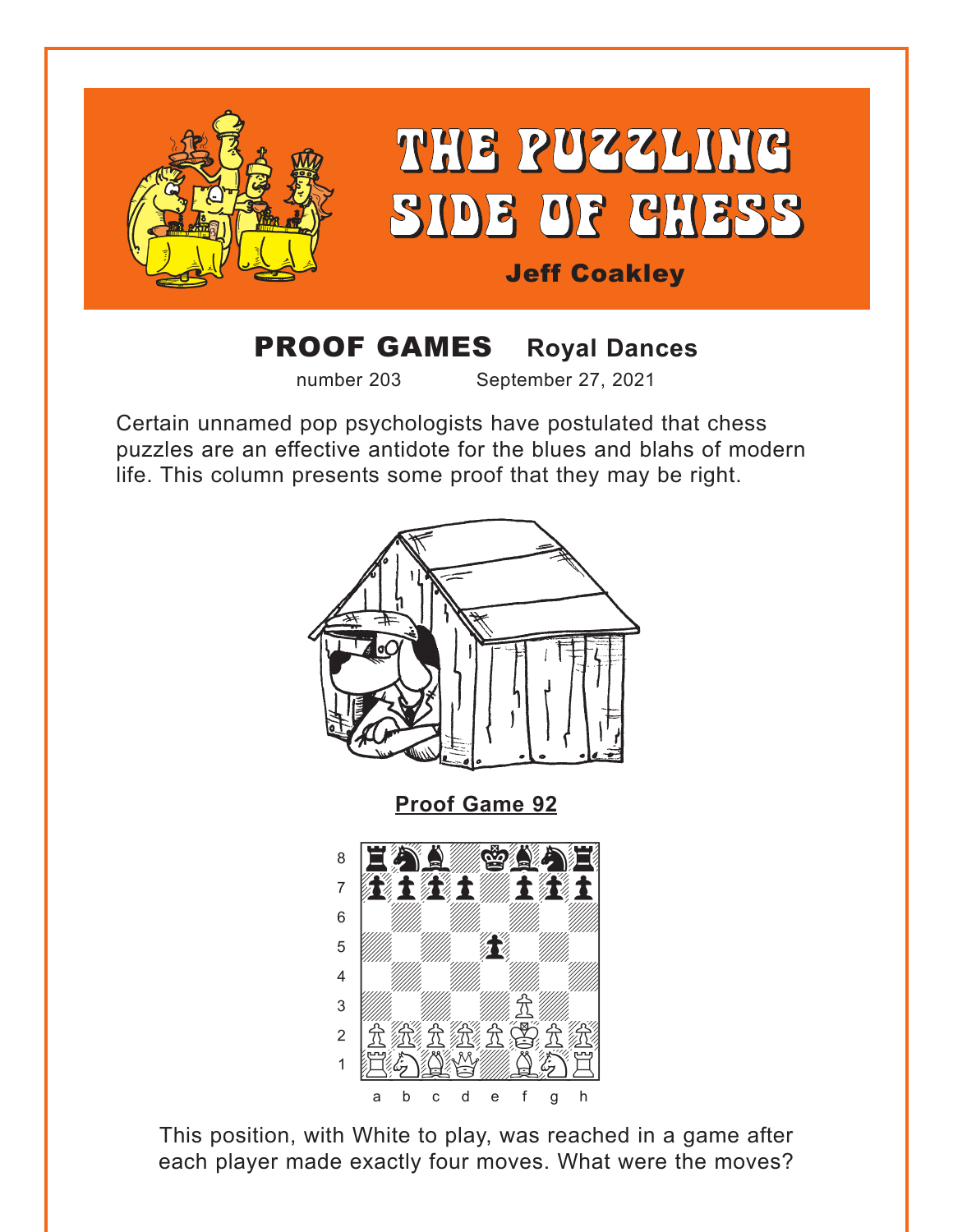<span id="page-1-0"></span>The general aim of a proof game is to prove that a position is legal by showing that it could happen in an actual game. In most puzzles of this type, the goal is to reach the given position in a precise number of moves. No sooner, no later. The positions may be wacky, and the strategy lacking, but the moves are legal.



**Longer Proof Game 88** (4.5 moves)

This position was reached after White's fifth turn. What were the moves?



**Unblinded By The Light**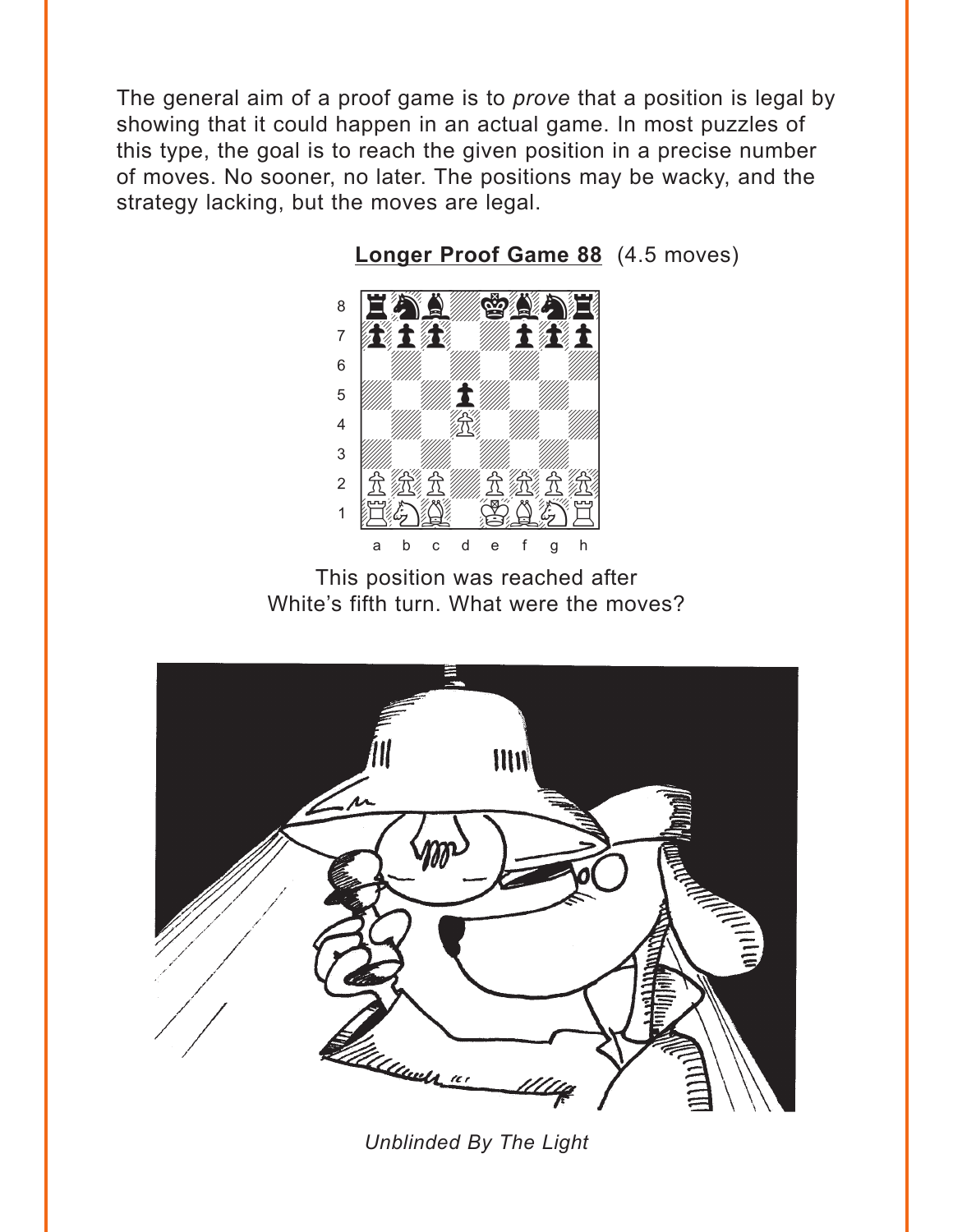<span id="page-2-0"></span>The next puzzle is a synthetic game. Similar to a proof game, but instead of finding the move sequence that leads to a given position, the task is to compose a game that ends with a particular move. In this case, the shortest game with mate by en passant.

## **Synthetic Game 46**



Compose a game that ends with mate by an en passant capture on White's 6th turn.



Alien Transmission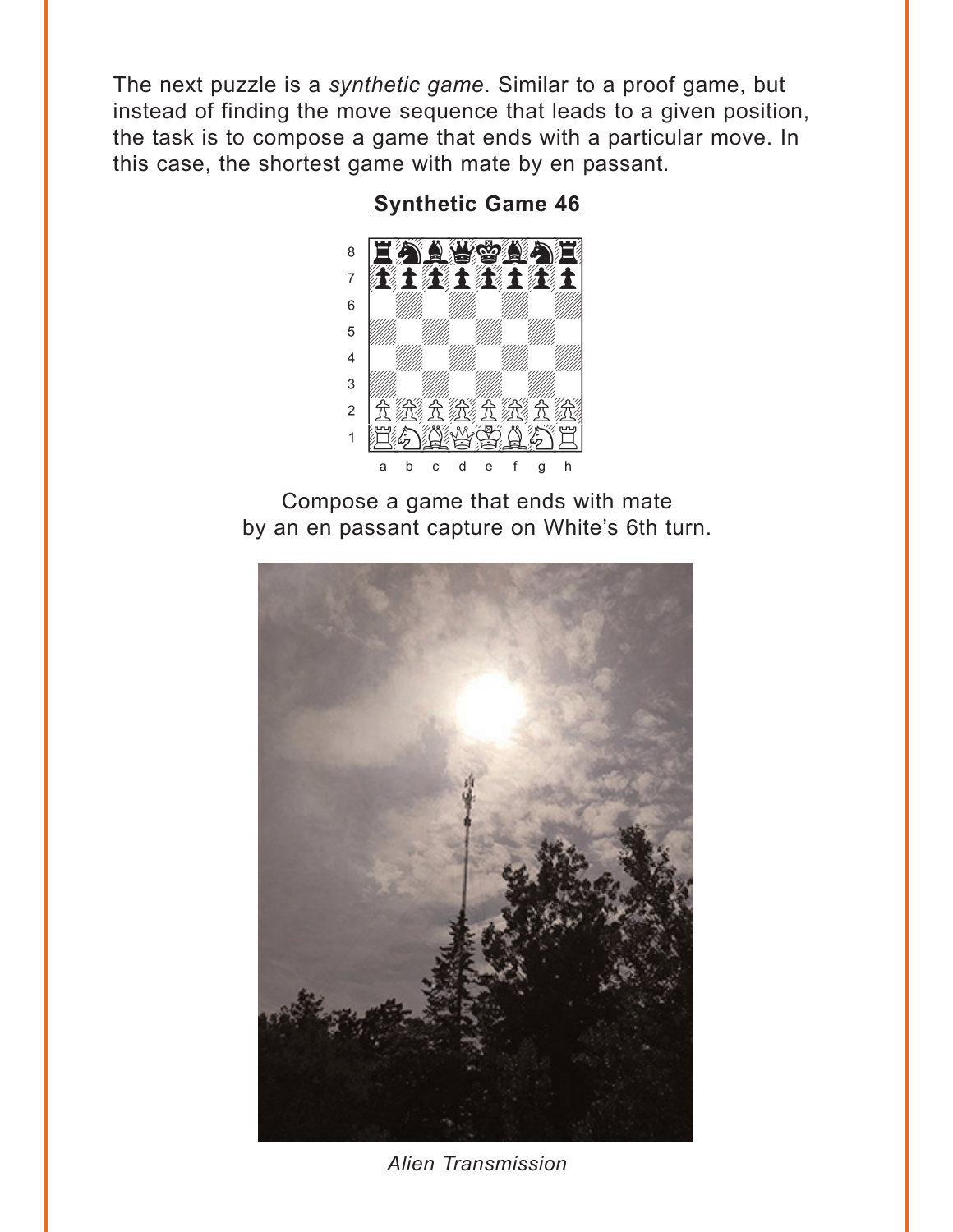<span id="page-3-0"></span>The following two problems are twins. The second position is the same as the first except there is no bishop on c1. Solve one and the other should be easy.

**[Longer Proof Game 89](#page-7-0)** (6.5 moves)



This position was reached after White's seventh turn. What were the moves?



This position was reached after White's seventh turn. What were the moves?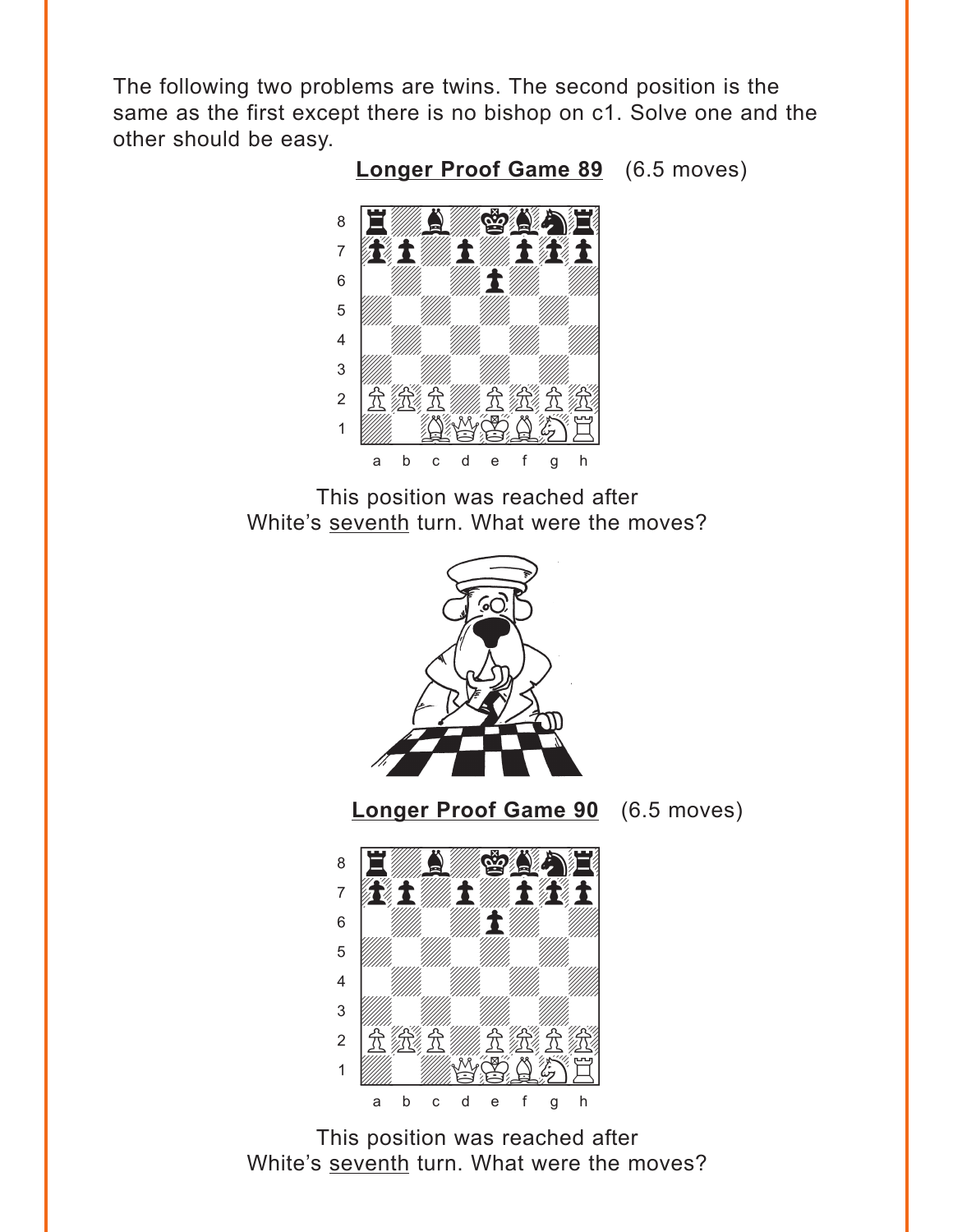<span id="page-4-0"></span>The final PG takes things a few steps further. A homebase position, with all remaining pieces on their original squares.



Longer Proof Game 91 (9.5 moves)

This position was reached after White's tenth turn. What were the moves?



A Noteworthy King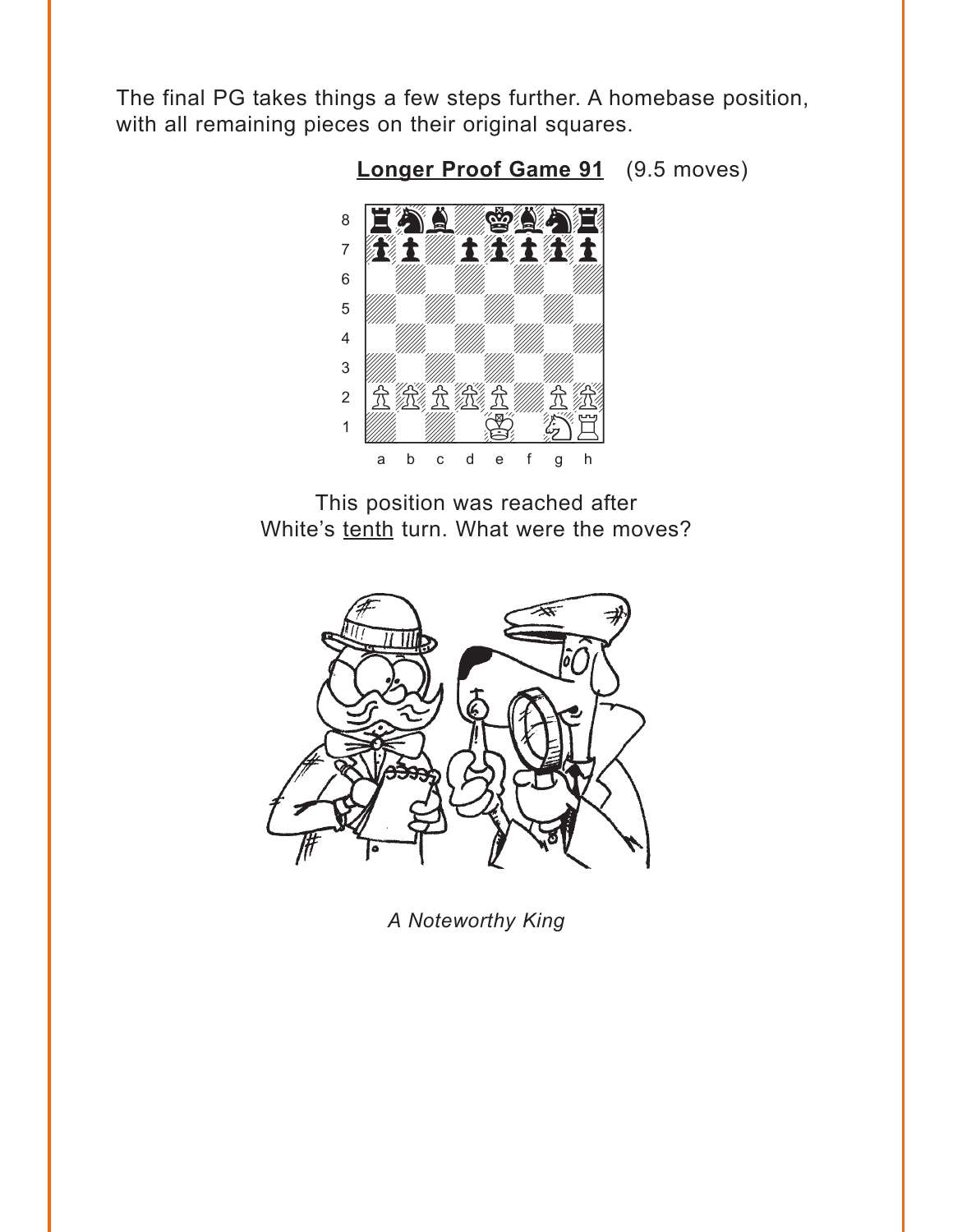## <span id="page-5-0"></span>**SOLUTIONS**

All proof games by J. Coakley, Puzzling Side of Chess (2021).

**PDF hyperlinks.** You can advance to the solution of any puzzle by clicking on the underlined title above the diagram. To return to the puzzle, click on the title above the solution diagram.

**Archives.** Past columns and an index of problem-types, composers, and side themes are available in the Puzzling Side of Chess archives.



**Proof Game 92** 

1.f3 e6 2.Kf2 Oh4+ 3.Ke3 Of2+ 4.Kxf2 e5 Three step king.

Longer Proof Game 88 (4.5 moves)



1.d3 e6 2.Qd2 Qg5 3.Qxg5 d5 4.Qxd5 exd5 5.d4 Two queen tango.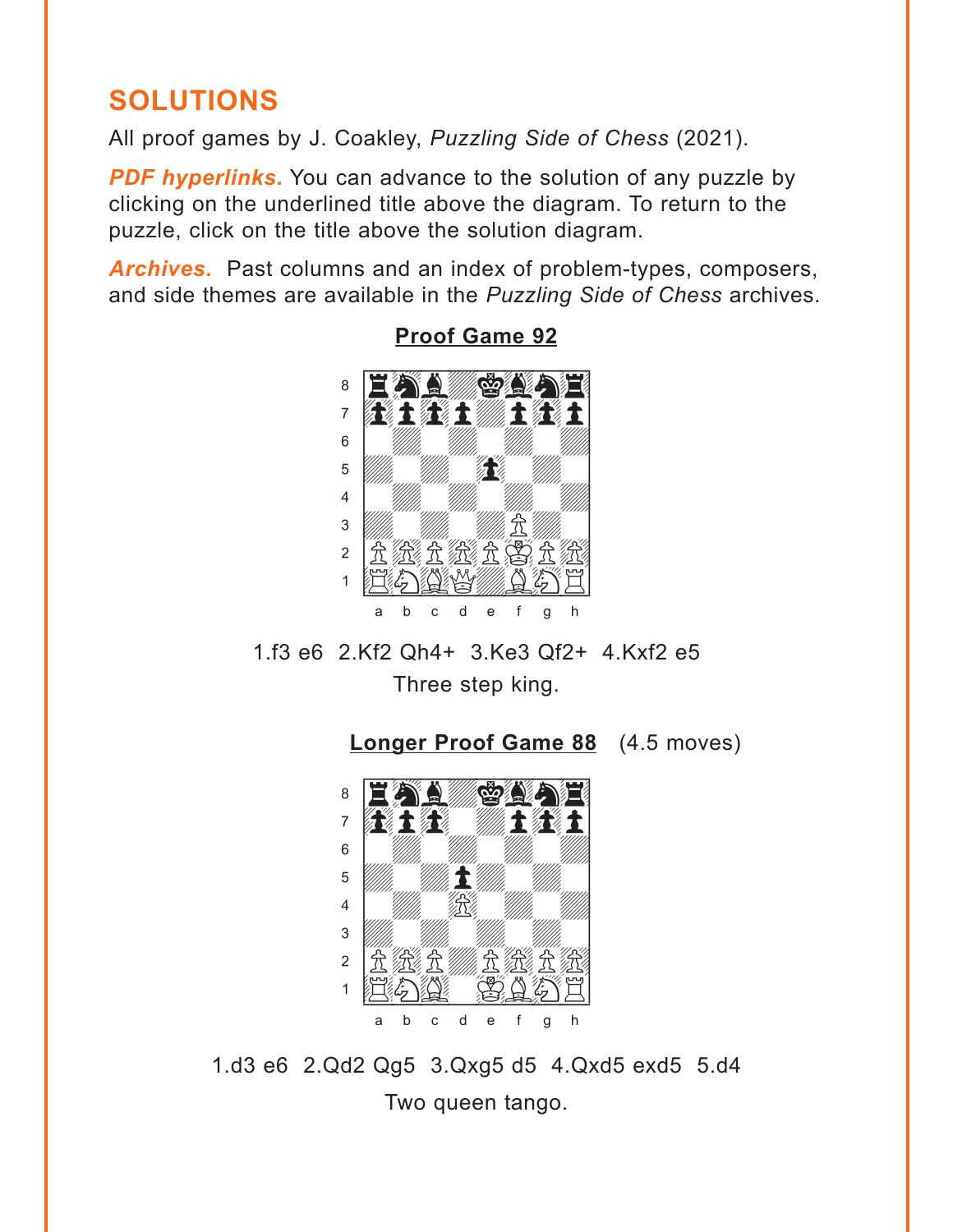<span id="page-6-0"></span>

1.b4 h6 2.Bb2 f5 3.e4 Kf7 4.exf5 Qe8 5.Qg4 g5 6.fxg6# e.p.

The shortest game with mate by *en passant* is 5.5 moves. There are several solutions.

> Pal Benko 1973 *The Guardian*



1.e4 e5 2.Qh5 Nc6 3.g4 d6 4.g5 Kd7 5.Bh3+ f5 6.gxf6# e.p.

Another solution, given on *ChessBase.com* in February 2015, is 1.e4 e6 2.e5 Nh6 3.Qh5 Ke7 4.Nc3 g5 5.Ne4 f5 6.exf6# e.p. The game is attributed to Zlatanov without a date or first name, perhaps the Bulgarian composer Angel Zlatanov (1939-2010).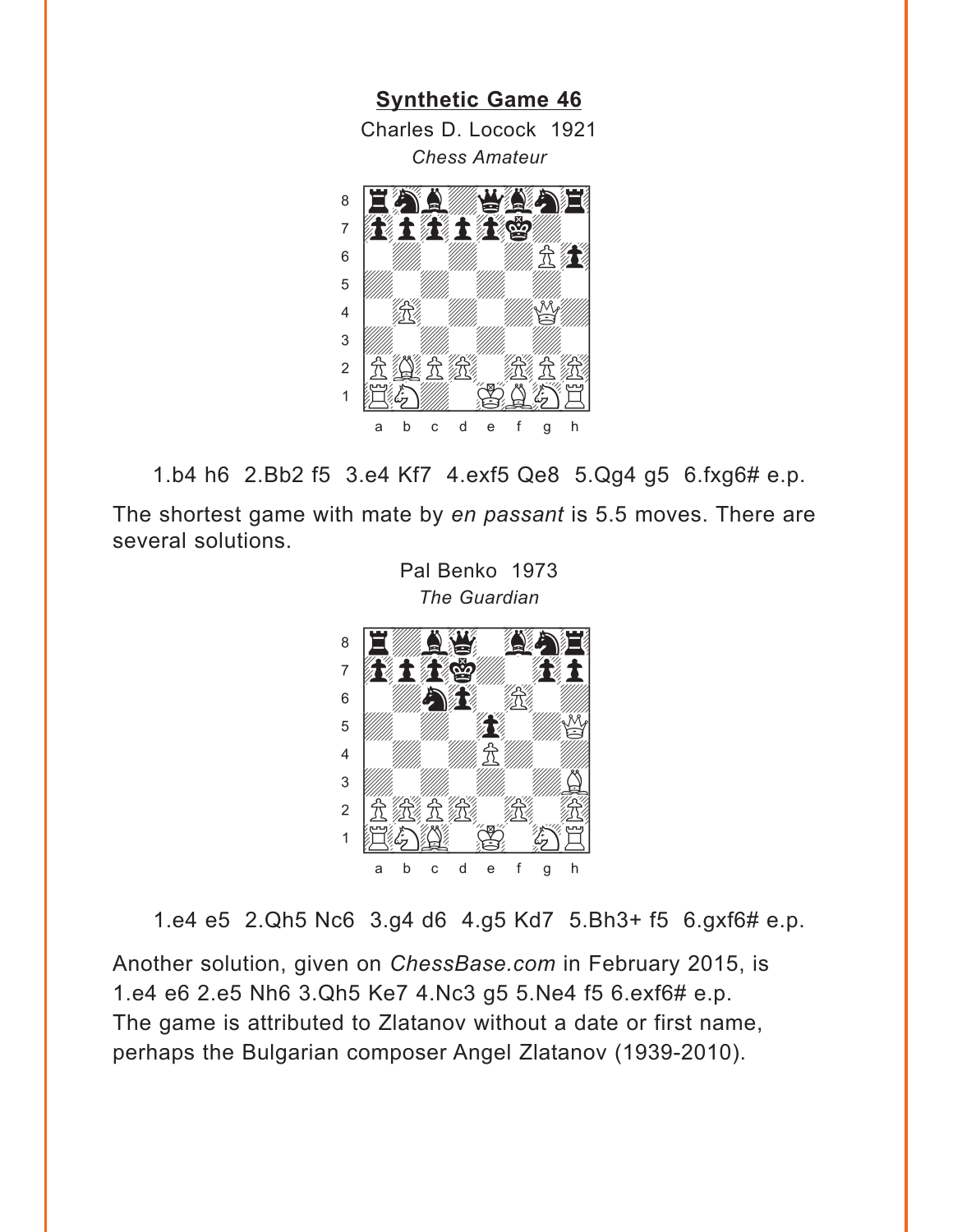## <span id="page-7-0"></span>where  $\frac{1}{2}$  we have the set of  $\frac{1}{2}$ <u>a Eway gar</u>ne à0pdpdp0p]  $\begin{bmatrix} \begin{array}{ccc} \bullet & \end{array} & \begin{array}{ccc} \bullet & \end{array} & \begin{array}{ccc} \bullet & \end{array} & \begin{array}{ccc} \bullet & \end{array} & \begin{array}{ccc} \bullet & \end{array} & \begin{array}{ccc} \bullet & \end{array} & \begin{array}{ccc} \bullet & \end{array} & \begin{array}{ccc} \bullet & \end{array} & \begin{array}{ccc} \bullet & \end{array} & \begin{array}{ccc} \bullet & \end{array} & \begin{array}{ccc} \bullet & \end{array} & \begin{array}{ccc} \bullet & \end{array} & \begin{array}{ccc} \bullet & \end{array} & \begin{array}{ccc$  $\overline{\mathcal{L}}$ 4 William William William William  $\frac{1}{\sqrt{2}}$  $2$   $R$   $R$   $R$   $R$   $R$   $R$  $1$   $\mathbb{Z}$   $\mathbb{Z}$   $\mathbb{Z}$   $\mathbb{Z}$   $\mathbb{Z}$   $\mathbb{Z}$ a b c d e f g h

1.d4 e6 2.d5 Qg5 3.d6 Qxc1 4.dxc7 Qxb1 5.cxb8=B Qxa1 6.Bf4 Qc1 7.Bxc1

Pronkin theme. The bishop on c1, apparently on its original square, is actually a promoted pawn. This is achieved in the minimum 6.5 moves.



**[Longer Proof Game 90](#page-3-0)** (6.5 moves)

**[Longer Proof Game 89](#page-3-0)** (6.5 moves)

1.d4 e6 2.d5 Qg5 3.d6 Qxc1 4.dxc7 Qxb1 5.cxb8=Q Qxa1 6.Qd6 Qxd1+ 7.Qxd1

Pronkin queen.

These twins (89/90) were entries in the *2020 FIDE World Cup*.